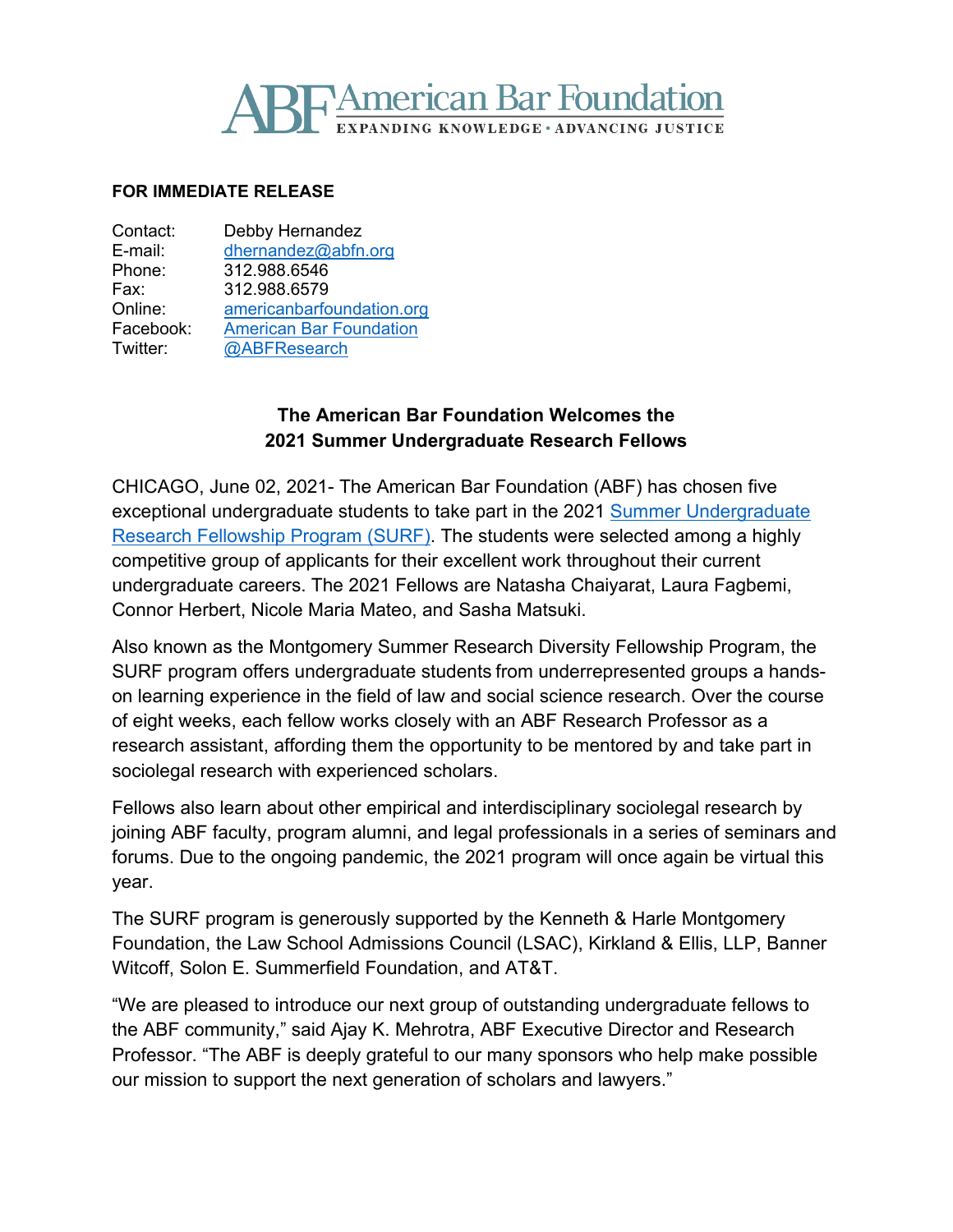Many SURF alumni have gone on to make significant contributions in the fields of law and social science working as legal practitioners, deans, and professors of law as well as in the fields of government, social policy, and business. Notable alumni include Mariano-Florentino Cuellar, California Supreme Court Associate Justice (1992); Erika George, Law Professor at the University of Utah College of Law (1992); Danielle Holley-Walker, Dean at Howard University School of Law (1995); and Grey Mateo-Harris, Partner at Barnes & Thornburg LLP (2004).

## **[Meet the 2021 Summer Undergraduate Fellows:](http://www.americanbarfoundation.org/fellowships/Summer_Research_Diversity_Fellows/2021_Summer_Undergraduate_Research_Fellows.html)**



**Natasha Chaiyarat** is an incoming senior at Brandeis University, pursuing a double major in International Studies and History. Natasha will be working with ABF Research Professor Christopher Schmidt on his current project on the relationship between the U.S. Supreme Court and the American people since 1930.



**Laura Fagbemi** is a rising senior at Rice University, with a double major in Social Policy Analysis and English. Laura will examine the Future of Latinos and After the JD projects with ABF Research Professor Robert Nelson.



**Connor Herbert** is an incoming senior at the University of Cincinnati, majoring in Political Science and International Affairs. He will focus on Chinese lawyer activism and international responses to human rights violations. Conner will work alongside ABF Research Professor Terence Halliday.



**Nicole Maria Mateo** is a rising sophomore at the University of Chicago and is pursuing a double major in Psychology and Law, Letters, and Society. Nicole will study Portrait Project 2.0 on Asian American Lawyers and diversity in the legal profession with Ajay K. Mehrotra, ABF Executive Director and Research Professor.



**Sasha Matsuki** is an incoming junior at Indiana University majoring in History and Political Science. Sasha will work alongside ABF Research Professor Tom Ginsburg on his project, Democracies and International Law: The Trials of Liberal Theory.